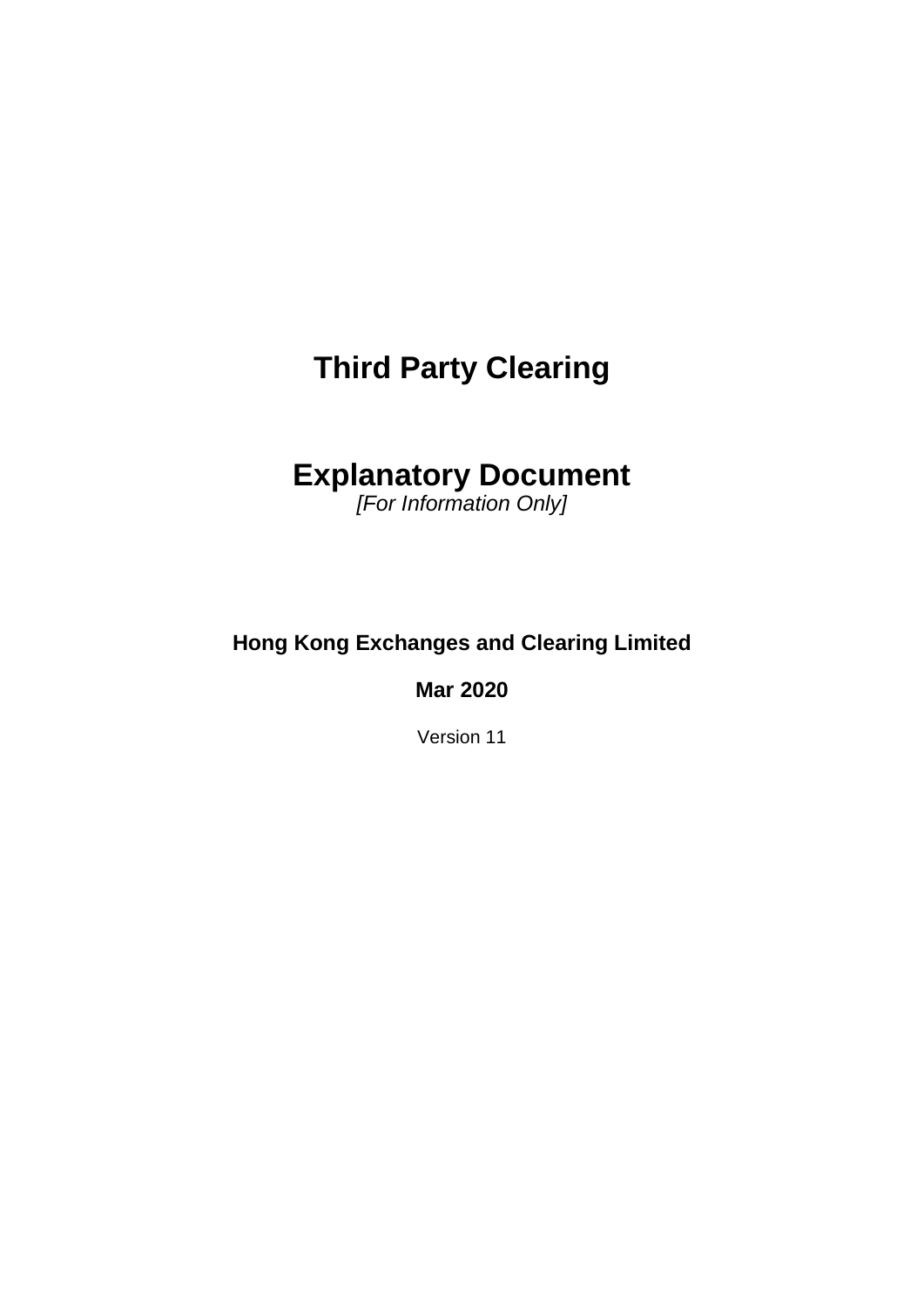# **Amendment Log**

| <b>Revision</b> | <b>Release Date</b> | <b>Remarks/Comments</b>                                                                                                                                                                                                                                                                                           |
|-----------------|---------------------|-------------------------------------------------------------------------------------------------------------------------------------------------------------------------------------------------------------------------------------------------------------------------------------------------------------------|
| 1.0             | <b>July 2007</b>    | <b>First Version</b>                                                                                                                                                                                                                                                                                              |
| 2.0             | October 2007        | <b>Second Version</b>                                                                                                                                                                                                                                                                                             |
|                 |                     | To replace the key requirements of the<br>Clearing Agreement and the submission of<br>a legal opinion by specific clearing<br>obligations of GCP [Chapter 2]<br>To clarify the termination arrangement<br>[Chapter8]                                                                                              |
| 3.0             | October 2007        | <b>Third Version</b>                                                                                                                                                                                                                                                                                              |
|                 |                     | • To modify the way GCP's admission fee will<br>be determined [Chapter 1]<br>To modify the way GCP's Guarantee Fund<br>Contribution will be determined [Chapter 7]                                                                                                                                                |
| 4.0             | December 2007       | <b>Fourth Version</b>                                                                                                                                                                                                                                                                                             |
|                 |                     | • Post launch version                                                                                                                                                                                                                                                                                             |
| 5.0             | November 2010       | <b>Fifth Version</b><br>simplify the requirement for the<br>To<br>submission of Clearing Agreements by GCP<br>[Chapter 2]<br>To improve the third party clearing<br>arrangements by removing the one-day prior<br>written notice period requirement for the<br>termination of a Clearing Agreement<br>[Chapter 8] |
| 6.0             | November 2012       | Sixth Version<br>To modify the way DCP's minimum cash<br>contribution to the Guarantee Fund will be<br>determined [Chapter 7]                                                                                                                                                                                     |
| 7.0             | January 2016        | Corporate Re-Branding Campaign                                                                                                                                                                                                                                                                                    |
|                 |                     | Logo, "HKEX", Font                                                                                                                                                                                                                                                                                                |
| 8.0             | <b>July 2016</b>    | <b>Eighth Version</b><br>To change the time of the last batch of<br>Intra-day Trade File and the NCP Marks<br>Projection Report respectively [Chapter3]                                                                                                                                                           |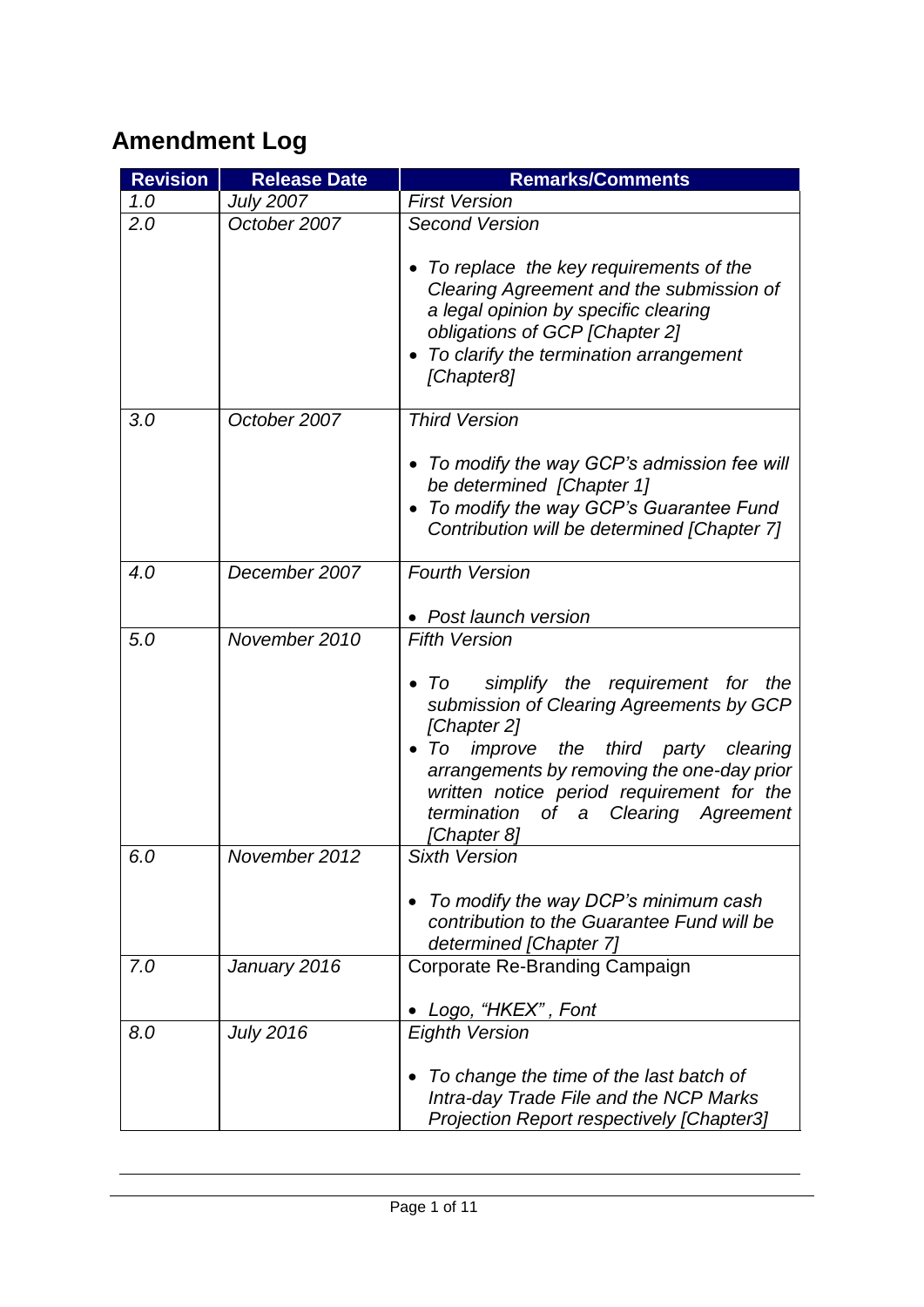| 9.0  | June 2018         | <b>Ninth Version</b>                        |
|------|-------------------|---------------------------------------------|
|      |                   |                                             |
|      |                   |                                             |
|      |                   | • To modify the criteria to become a GCP    |
| 10.0 | October 2019      | <b>Tenth Version</b>                        |
|      |                   |                                             |
|      |                   |                                             |
|      |                   | • To allow multiple GCPs and include the    |
|      |                   |                                             |
|      |                   | consequential changes in relation to China  |
|      |                   | <b>Connect Markets</b>                      |
|      |                   |                                             |
| 11.0 | <b>March 2020</b> | <b>Eleventh Version</b>                     |
|      |                   |                                             |
|      |                   | To allow a CCEP of SEHK who is a            |
|      |                   |                                             |
|      |                   | Clearing Participant of HKSCC to self-clear |
|      |                   | its Exchange Trades and appoint a GCP       |
|      |                   | for the clearing of its China Connect       |
|      |                   |                                             |
|      |                   | <b>Securities Trades</b>                    |
|      |                   |                                             |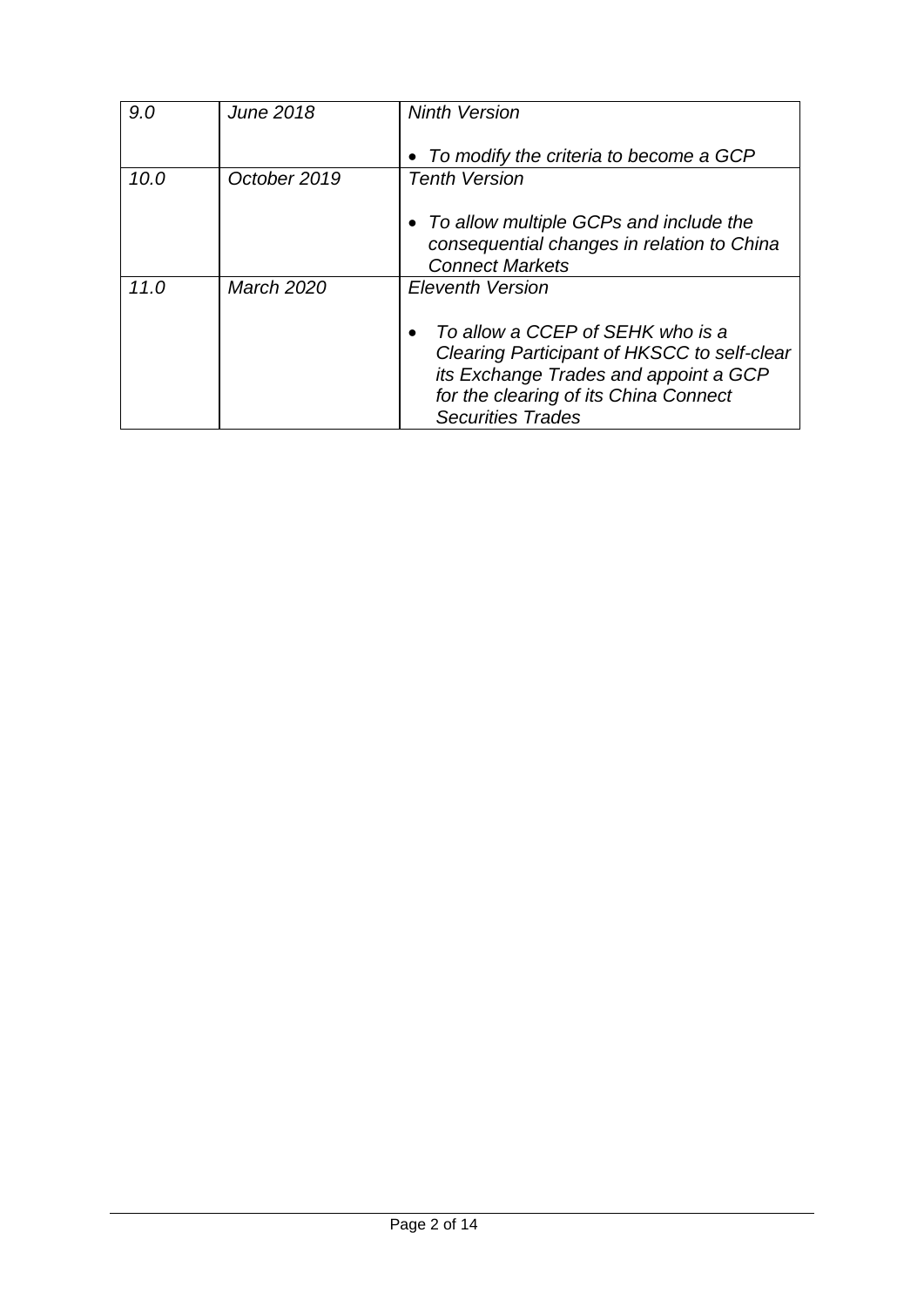## **INTRODUCTION**

Hong Kong Exchanges and Clearing Limited (HKEX) introduced Third Party Clearing (TPC) services to the securities market on 3rd December, 2007. Before the launch of TPC, all Exchange Participants of The Stock Exchange of Hong Kong Limited (SEHK) are required to become Broker Participants (re-named as Direct Clearing Participant (DCP) after the launch of TPC) of Hong Kong Securities Clearing Company Limited (HKSCC), and they have to clear and settle all Exchange Trades executed on SEHK in Central Clearing and Settlement System (CCASS) of HKSCC themselves. In CCASS, DCPs clear and settle Exchange Trades either under the Continuous Net Settlement (CNS) system or Isolated Trades (IT) system (a description of the two systems can be found in the HKEX website: [https://www.hkex.com.hk/Services/Clearing/Securities/Overview?sc\\_lang=en\)](https://www.hkex.com.hk/Services/Clearing/Securities/Overview?sc_lang=en). Under the CNS system, where HKSCC acts as the central settlement counterparty, DCPs are subject to a number of risk management measures that HKSCC adopts to manage and monitor its counterparty risk exposure (an overview of the risk management measures can be found in the HKEX website: [https://www.hkex.com.hk/Services/Clearing/Securities/Risk-](https://www.hkex.com.hk/Services/Clearing/Securities/Risk-Management?sc_lang=en)

[Management?sc\\_lang=en\)](https://www.hkex.com.hk/Services/Clearing/Securities/Risk-Management?sc_lang=en).

This document describes, at a high level, the key features introduced by the TPC model to the clearing infrastructure of the securities market.

The TPC model was first presented in a consultation paper issued by HKEX back in 2002 (which can be viewed or downloaded at the HKEX website: [https://www.hkex.com.hk/News/Market-Consultations/Before-2005?sc\\_lang=en\)](https://www.hkex.com.hk/News/Market-Consultations/Before-2005?sc_lang=en). To ensure that the model conforms to the international standards and is in line with the developments in other major financial markets, certain features of the model had since been refined to address various suggestions and comments received from market participants over the past years with reference made to the established market practices overseas.

With the launch of Shanghai-Hong Kong Stock Connect (Shanghai Connect) and Shenzhen-Hong Kong Stock Connect (Shenzhen Connect) in 2014 and 2016 respectively, the TPC arrangement also extended to cover China Connect Securities Trades which are cleared and settled under the CNS system.

The TPC model was enhanced in November 2019 where an Exchange Participant of SEHK who is not a Clearing Participant of HKSCC (Non-Clearing Participant, NCP) may appoint different General Clearing Participants (GCP) of HKSCC for the clearing of its Exchange Trades and China Connect Securities Trades.

To allow further operational flexibility and efficiency of the market participants, the TPC arrangement has been further enhanced in April 2020 to allow a China Connect Exchange Participant (CCEP) of SEHK who is a Clearing Participant of HKSCC (either a DCP or GCP) to self-clear its Exchange Trades and appoint a GCP for the clearing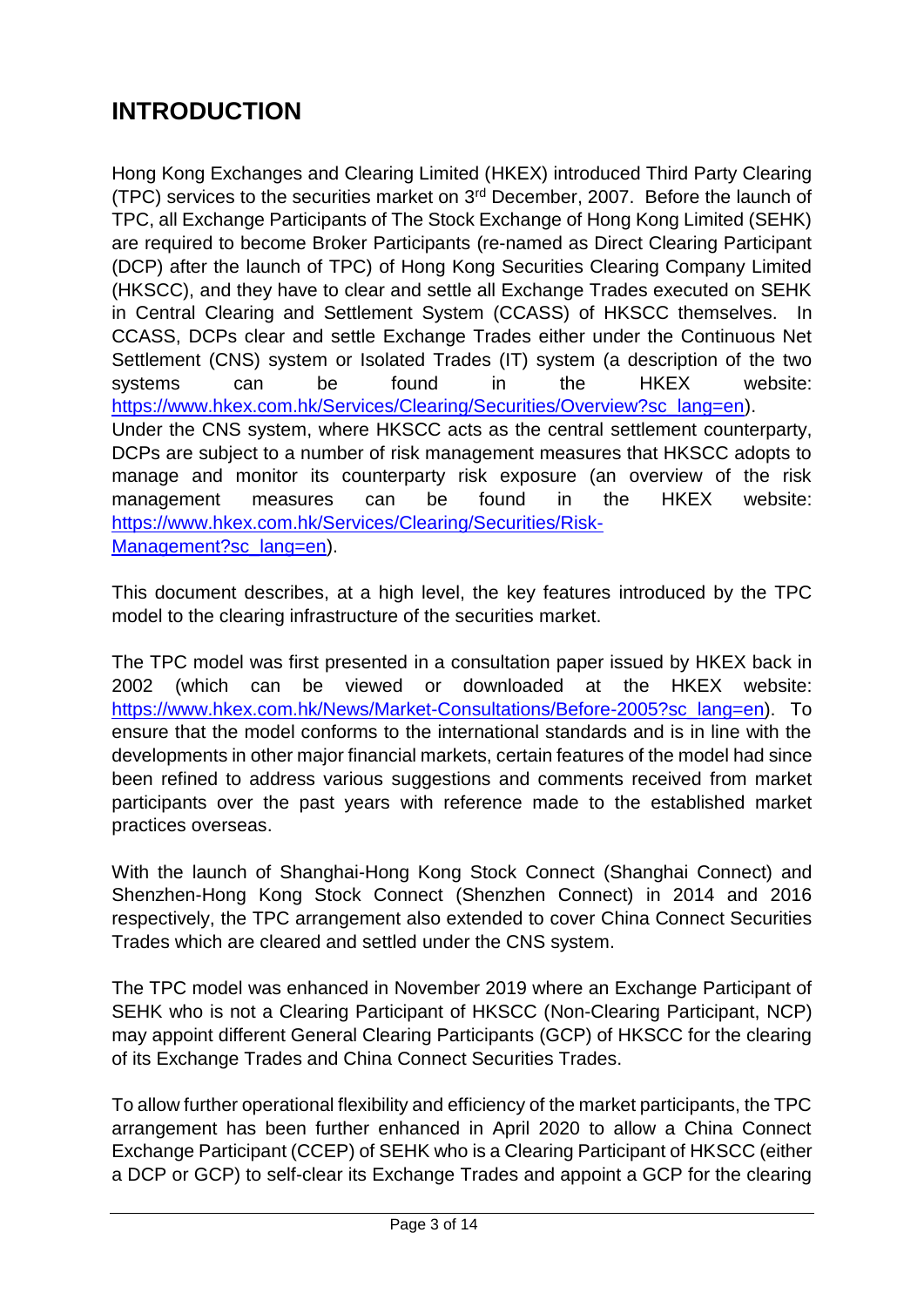of its China Connect Securities Trades provided that it is itself not registered for the clearing of its China Connect Securities Trades (i.e. not a China Connect Clearing Participant (CCCP) of HKSCC).

Readers are reminded that this document is intended for reference only. It may need to be revisited from time to time to ensure that they are current with the latest model being implemented. Readers are therefore encouraged to visit the **TPC** corner of the HKEX website for most updated information on TPC.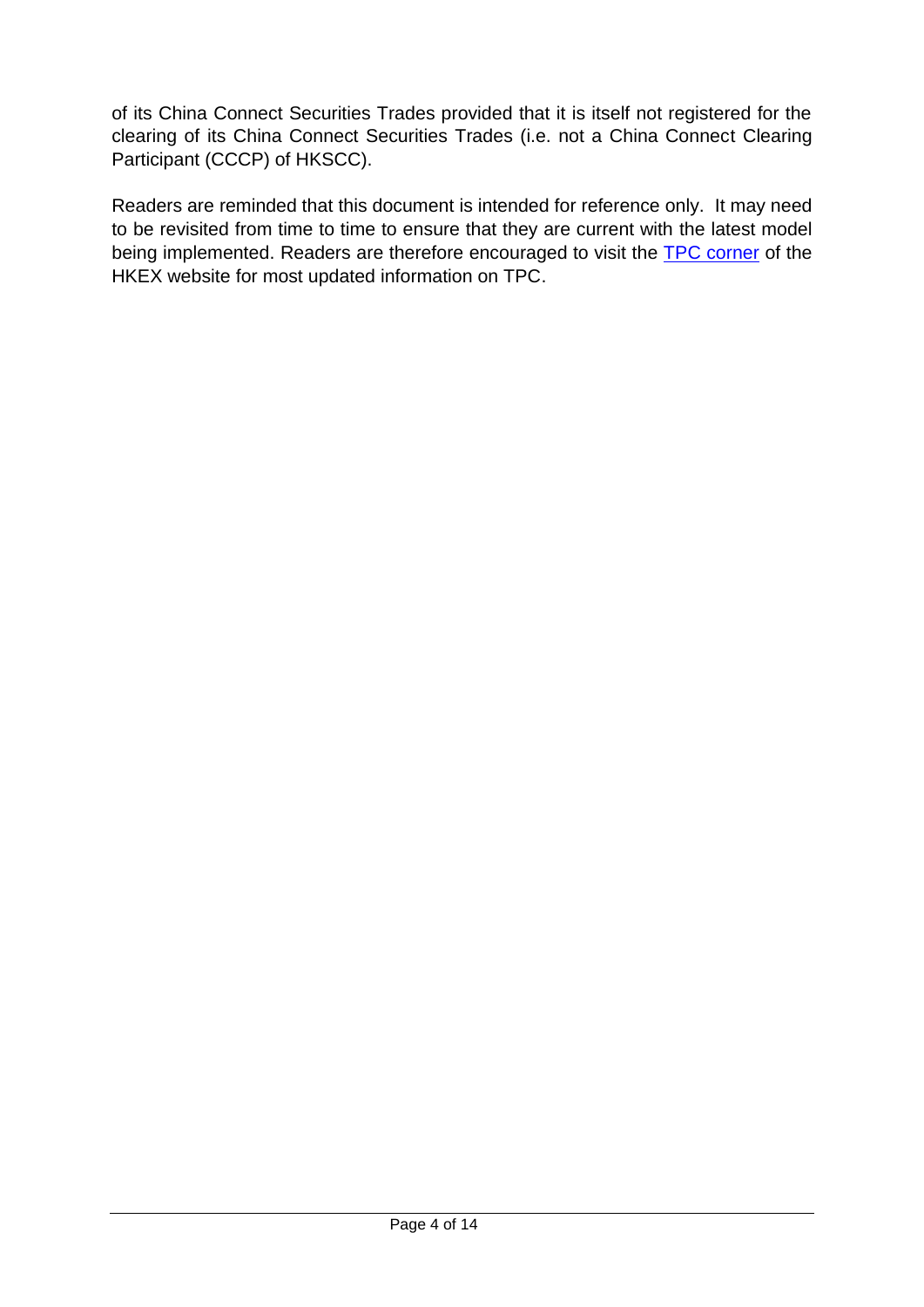## **THE MODEL**

#### **1. Additional Types of CCASS Participants**

Before the launch of TPC (TPC was launch on 3<sup>rd</sup> December 2007), an Exchange Participant needed to be a CCASS Broker Participant and could only perform selfclearing in CCASS. The TPC model allows the segregation of trading and clearing participantships. An Exchange Participant who trades on SEHK has the option to choose to become a Clearing Participant in CCASS or outsource its clearing functions to another Clearing Participant whose business is to provide third party clearing services to Exchange Participants.

Broker Participant of CCASS is replaced by two types of Clearing Participants namely GCP and DCP<sup>1</sup> . Except for Broker Participant who has been re-classified as DCP, other categories of CCASS Participants like Custodian Participants, Investor Participants etc. will not be affected.

After the launch of Shanghai Connect and Shenzhen Connect, Clearing Participants have to register as CCCPs for clearing of its China Connect Securities Trades<sup>2</sup>. With the enhancement of the TPC model in November 2019, an Exchange Participant who is an NCP may appoint different GCPs for the clearing of its Exchange Trades and China Connect Securities Trades.

Since April 2020, the TPC model has been further enhanced to allow a CCEP of SEHK who is a Clearing Participant of HKSCC (either a DCP or GCP) to self-clear its Exchange Trades and appoint a GCP for the clearing of its China Connect Securities Trades provided that it is itself not registered for the clearing of its China Connect Securities Trades (i.e. not a CCCP of HKSCC).

Under TPC arrangement, an Exchange Participant without a clearing participantship in CCASS is referenced as NCP<sup>3</sup>. An Exchange Participant who is an (i) NCP or (ii) a Clearing Participant who is not a CCCP and who has entered into a Clearing Agreement with a GCP for the clearing of its China Connect Securities Trades is referenced as a Non-China Connect Clearing Participant (NCCCP<sup>3</sup>).

\_\_\_\_\_\_\_\_\_\_\_\_\_\_\_\_\_\_\_\_\_

<sup>&</sup>lt;sup>1</sup> GCP and DCP are collectively referred to as CCASS Clearing Participants.

<sup>&</sup>lt;sup>2</sup> China Connect Securities Trade is defined in the Rules of the Exchange as a trade in China Connect Securities (including Special China Connect Securities) executed on a China Connect Market through the use of the China Connect Services.

<sup>&</sup>lt;sup>3</sup> NCP or NCCCP itself is not a participant type either in SEHK or HKSCC. It is a generic term for ease of classification and reference only.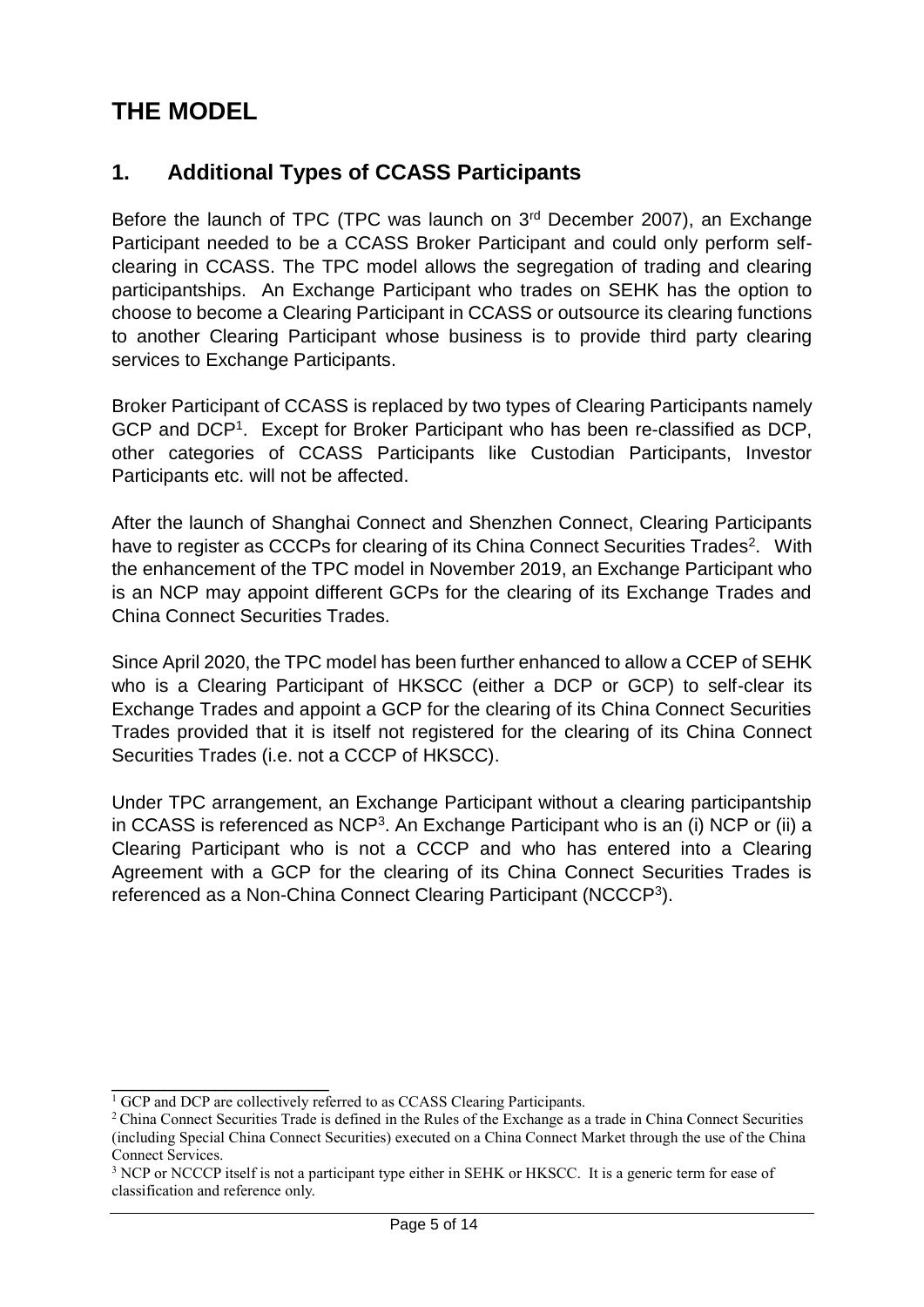#### **1.1 General Clearing Participant (GCP)**

A GCP can provide third party clearing services to other Exchange Participants who wish to become an NCP/ NCCCP. A GCP<sup>4</sup> is not required to hold any Stock Exchange Trading Right or be an Exchange Participant. If a GCP is also an Exchange Participant and has registered as a CCEP and CCCP, it can clear and settle all of its own and its underlying NCP/ NCCCPs' Exchange Trades<sup>5</sup> and China Connect Securities Trades in CCASS.

Those who are interested to become GCPs should apply to HKEX who will assess their applications based on the following admission criteria:

To become a GCP, an applicant must be either a Licensed Corporation licensed to carry on Type 1 regulated activity or a Registered Institution registered to carry on Type 1 regulated activity under the Securities and Futures Ordinance.

To be eligible to become a GCP, a Licensed Corporation must:

- (i) be a company limited by shares incorporated in Hong Kong; and
- (ii) have liquid capital of not less than HK\$300,000,000 or its required liquid capital under the Financial Resources Rules, whichever is the higher; or
- (iii) have paid-up share capital of not less than HK\$300,000,000 and liquid capital of not less than HK\$100,000,000 or its required liquid capital under the Financial Resources Rules, whichever is the higher.

To be eligible to become a GCP, a Registered Institution must have Tier 1 capital under the Banking (Capital) Rules of not less than HK\$390,000,000 or such other level as prescribed by HKSCC from time to time.

In both of the above cases, an applicant must be able to demonstrate to the satisfaction of HKSCC that it has an established clearing business in securities listed and/or traded on SEHK or it has the financial and operational capacity to establish and operate a clearing business in securities listed and/or traded on SEHK.

Similar to CCASS DCPs, a GCP is required to sign a Participant Agreement and pay admission fee to HKSCC. The admission fee for a GCP is charged at HK\$50,000 per Stock Exchange Trading Right held by itself (if GCP is also an Exchange Participant). In the case of a GCP who is not an Exchange Participant, it is still required to pay an admission fee of HK\$50,000.

Other requirements applicable to DCPs such as paying Guarantee Fund Contribution, arranging indemnity insurance and/or providing, if required, assurances acceptable to HKSCC in respect of its obligations to HKSCC as a result of its participation in CCASS should also be met upon admission.

\_\_\_\_\_\_\_\_\_\_\_\_\_\_\_\_\_\_\_\_\_

<sup>4</sup> Despite the fact that Registered Institution is eligible to become a GCP, Registered Institution is not eligible to become an Exchange Participant.

<sup>5</sup>Exchange Trade is defined in the Rules of the Exchange as a trade in an Eligible Security (other than a China Connect Security) either reported to the Exchange by an Exchange Participant or effected on the Exchange.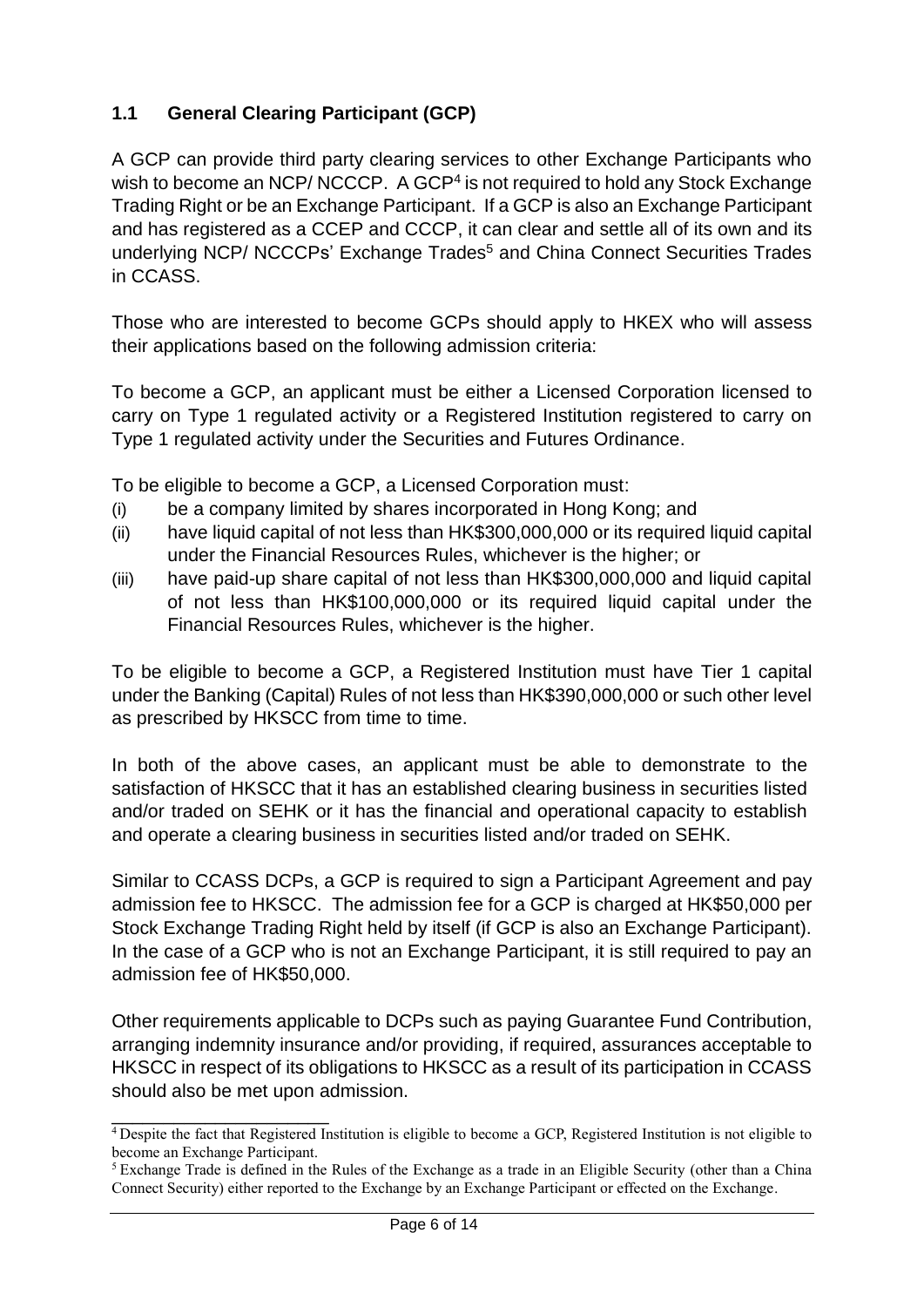To meet these admission requirements, GCP may also need to demonstrate its business capabilities in clearing operations including appropriate internal control measures and a robust risk management framework etc. to the satisfaction of HKSCC. Other than HKSCC's admission requirements, GCP must fulfill any regulatory requirements of the SFC and HKMA for licensing purpose.

For the CCCP registration requirements, please refer to **Explanatory Notes for** [Registration for the Use of Shanghai-Hong Kong Stock Connect and Shenzhen-Hong](http://www.hkex.com.hk/-/media/HKEX-Market/Services/Rules-and-Forms-and-Fees/Forms/Securities-(Stock-Connect)/Clearing/Participantship-Membership/Participant-Member-Admission/Registration_Form_EN.pdf?la=en)  [Kong Stock Connect](http://www.hkex.com.hk/-/media/HKEX-Market/Services/Rules-and-Forms-and-Fees/Forms/Securities-(Stock-Connect)/Clearing/Participantship-Membership/Participant-Member-Admission/Registration_Form_EN.pdf?la=en) for details.

#### **1.2 Direct Clearing Participant (DCP)**

A DCP must be an Exchange Participant and can only clear its own trades. A DCP can only clear its own China Connect Securities Trades if it has registered as a CCCP. The admission requirements of a DCP are the same as those of CCASS Broker Participants in the previous framework (i.e. before 3<sup>rd</sup> December 2007). An Exchange Participant who continues to self-clear in CCASS is a DCP and its rights and obligations in SEHK and HKSCC as a Broker Participant before 3rd December 2007 remains unchanged.

#### **1.3 SEOCH Participantship**

An Exchange Participant may also trade options on SEHK and clear its options contracts in the Derivatives Clearing and Settlement System (DCASS) of The SEHK Options Clearing House Ltd (SEOCH). Although such Exchange Participant is still required to become an Options Trading Exchange Participant and if it conducts self clearing, a SEOCH Participant<sup>6</sup>, it is no longer required to be a CCASS Clearing Participant under the TPC model. The Exchange Participant can appoint a GCP in CCASS to clear its Exchange Trades on SEHK and handle the clearing and settlement of its exercised/assigned stock options contracts from DCASS, i.e. "Clearing Agency Transactions" as defined in CCASS.

### **2 Appointment of GCP and Clearing Agreement**

#### **2.1 Exchange Participant**

\_\_\_\_\_\_\_\_\_\_\_\_\_\_\_\_\_\_\_\_\_

Under the TPC model, an Exchange Participant shall itself clear, or shall appoint a GCP(s) for the clearing of its Exchange Trades and/or China Connect Securities Trades in CCASS. Where the Exchange Participant is an NCP and also participates in the Exchange Traded Options Business and is a SEOCH Participant, the GCP appointed to clear Exchange Trades on SEHK is also responsible for the clearing of the Exchange Participant's Clearing Agency Transactions in CCASS.

<sup>6</sup> TPC has long been adopted in the stock options market with a number of SEOCH Participants already admitted as GCPs in SEOCH. Therefore, an Exchange Participant may appoint a GCP of SEOCH to clear and settle its options contracts instead.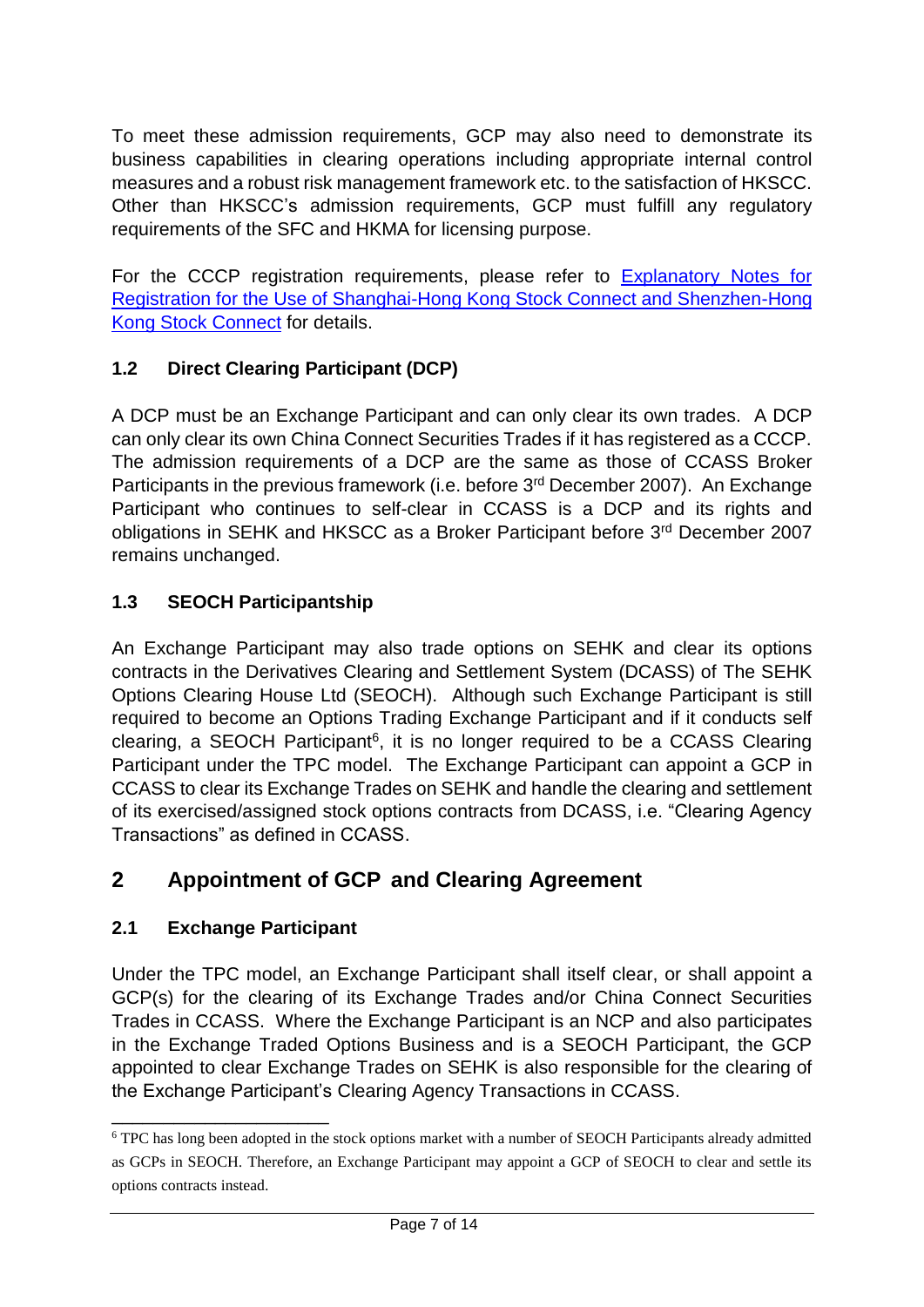An Exchange Participant, who is not a CCASS Clearing Participant or a CCCP, can only commence trading on SEHK after its appointment of GCP(s) has become effective so as to support the clearing of its Exchange Trades and (if applicable) China Connect Securities Trades. An Exchange Participant appointing GCP(s) must submit the Form 11 - Notification of Execution of Clearing Agreement and Change of Clearing Relationship to SEHK. The GCP must ensure that the Clearing Agreement facilitates the performance of, and is consistent with the GCP's obligations under the CCASS Rules and Operational Procedures. It is not necessary to provide a copy of the Clearing Agreement when submitting such notification. The GCP shall nevertheless be required to supply HKSCC with a certified copy of any executed Clearing Agreement to which it is or has been a party at any time requested by HKSCC to do so. Once HKSCC is notified, the third party clearing relationship in CCASS to support the Exchange Participant's trading on SEHK will be effected.

For an Exchange Participant who has appointed a GCP for the clearing of its Exchange Trades and China Connect Securities Trades and wishes to appoint different GCPs for the Exchange Trades and China Connect Securities Trades, the Exchange Participant and/or the current GCP responsible for the clearing of both Exchange Trades and China Connect Securities Trades is required to submit Form 11 to SEHK to confirm the change of clearing relationship.

#### **2.2 Clearing Obligations of GCP**

The key obligations specific to GCP has been included in Chapter 40 of the General Rules of CCASS (CCASS Rules). The details of the rules can be found at the HKEX website: [https://www.hkex.com.hk/Services/Rules-and-Forms-and-](https://www.hkex.com.hk/Services/Rules-and-Forms-and-Fees/Rules/HKSCC/Rules?sc_lang=en)[Fees/Rules/HKSCC/Rules?sc\\_lang=en](https://www.hkex.com.hk/Services/Rules-and-Forms-and-Fees/Rules/HKSCC/Rules?sc_lang=en) and are outlined below:

- A GCP should have arrangement in place with each NCP/ NCCCP for the NCP/ NCCCP to notify it of all Exchange Trades and/or China Connect Securities Trades concluded by the NCP/ NCCCP, and all Clearing Agency Transactions of which the NCP is a party.
- A GCP should have arrangement in place to monitor the ability of each NCP/ NCCCP with whom it has entered into a Clearing Agreement to satisfy promptly all obligations arising from the Exchange Trades, Clearing Agency Transactions and/or China Connect Securities Trades concluded by such NCP/ NCCCP. A GCP must forthwith notify HKSCC of any failure of its NCP/ NCCCP to meet its obligations under the Clearing Agreement.
- A GCP should, within a period as HKSCC may specify, provide information in its possession about its NCP/ NCCCPs to HKSCC, including but not limited to, financial position, a NCP/ NCCCP's underlying client information or any other information or documents as HKSCC may demand.
- A GCP should ensure that the Clearing Agreement to which it is or has been a party, and all subsequent agreements to amend the Clearing Agreement do not contain any provision which is inconsistent with the Rules and has terms and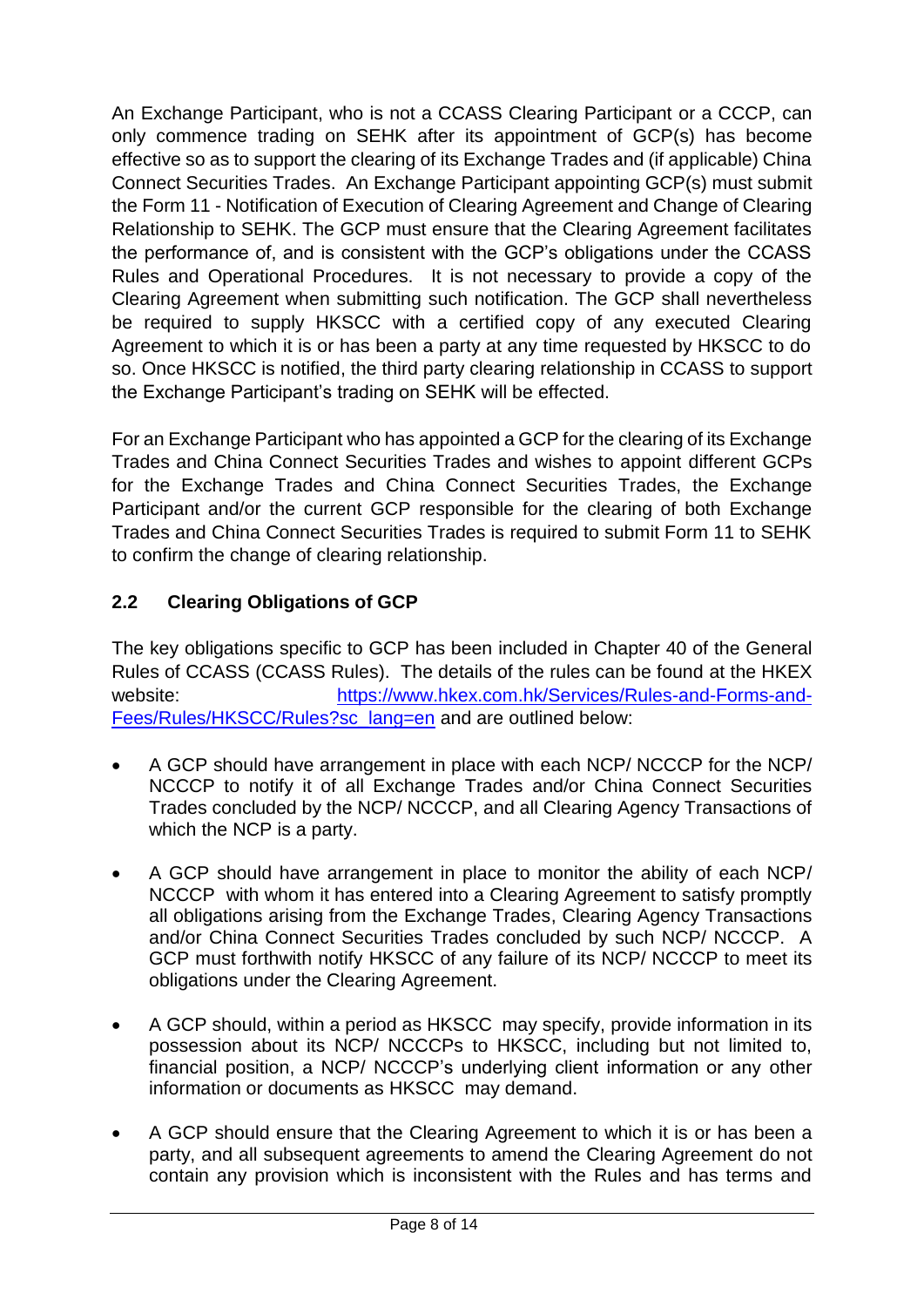conditions to facilitate the performance of, and be consistent with, the GCP's obligations under the Rules. The Clearing Agreement should incorporate any additional conditions prescribed by HKSCC from time to time. A GCP shall be bound by and comply strictly with the terms of each Clearing Agreement to which it is or has been a party, to the extent that those Clearing Agreements are consistent with the Rules.

 A GCP should notify HKSCC of any changes to any of the Clearing Agreements it entered into forthwith upon such changes being made. For the avoidance of doubt, a GCP must ensure that any changes to the Clearing Agreement and any amendment agreement are in compliance with these Rules.

## **3 Trade Execution, Clearing and Settlement**

#### **3.1 Execution of Exchange Trades and China Connect Securities Trades**

The TPC model does not change how an Exchange Participant executes its trade orders on SEHK. For NCP/ NCCCP, once an Exchange Trade or a China Connect Securities Trade is effected on or reported to SEHK, the NCP/ NCCCP concerned will be substituted by its GCP as a party to the Exchange Trade or China Connect Securities Trade. The GCP will then take up the clearing and settlement obligations regarding the Exchange Trade or China Connect Securities Trade. The following diagram shows the trading and settlement flow under the TPC model:



#### **3.2 Clearing and Settlement**

Exchange Trades are cleared and settled under either the Continuous Net Settlement (CNS) system or Isolated Trade (IT) system and China Connect Securities Trades are cleared and settled under the CNS system in CCASS. DCP and GCP are responsible for settling CNS trades with HKSCC after novation and on a netted basis. Settlement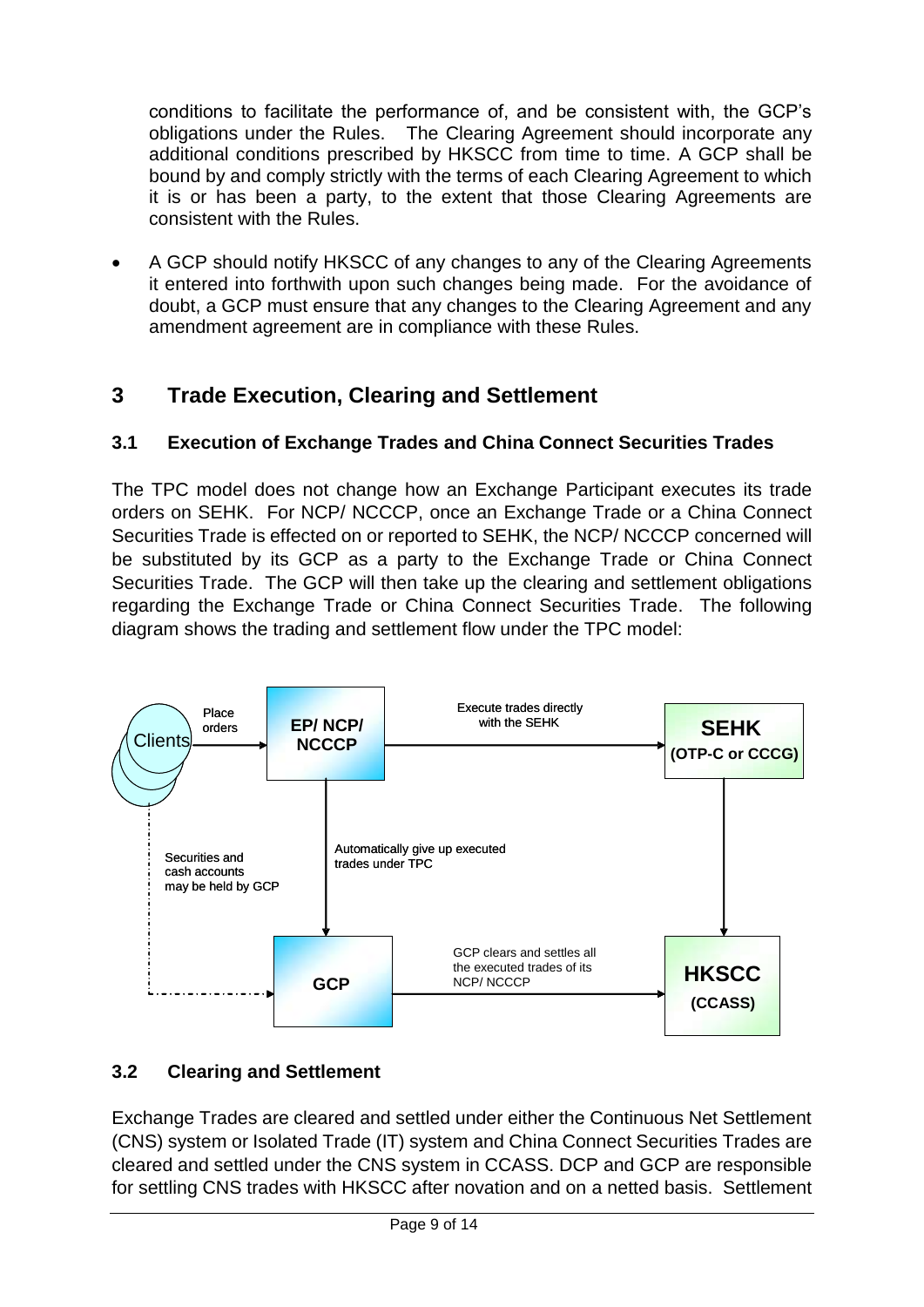of Isolated Trades is on a bilateral trade-by-trade basis directly between the clearing participants and in the case of an NCP, its GCP and the original trading counterparty of the NCP (or it's GCP, where applicable).

If an Exchange Participant is a DCP, its trades will be captured in its own CCASS account; same as for a Broker Participant today. For Exchange Trades and China Connect Securities Trades executed by an NCP/ NCCCP on SEHK, they are cleared and settled by its GCP(s) and hence all its Exchange Trades and/or China Connect Securities Trades will be automatically routed to its GCP(s)' account in CCASS. Selective give-up and take-up arrangement at individual trade level is not allowed. If a GCP provides clearing services to more than one NCP/ NCCCP, all Exchange Trades and China Connect Securities Trades executed by these NCP/ NCCCPs on SEHK will be routed to the same account of the GCP in CCASS and for those Exchange Trades and China Connect Securities Trades to be settled under the CNS system, they will be netted for settlement purpose.

GCP is responsible to develop its own risk management capability in monitoring its exposure to NCP/ NCCCP, which may involve providing appropriate trading and back office systems to intercept NCP/ NCCCP's trades prior to or immediately after trade orders have been executed on SEHK.

To support GCP's clearing and settlement operations, two existing CCASS reports namely Provisional Clearing Statement and Final Clearing Statement are enhanced to provide the trade details and CNS positions at its underlying NCP/ NCCCP level. In order to facilitate GCP's monitoring process, CCASS also provides:

- (i) Intra-day Trade File ten times for Hong Kong Market and eight times for China Connect Markets on each trading day;
- (ii) NCP Marks Projection Report after the intra-day Marks processing at around 11:45 and day-end Marks processing at 20:15 showing estimated amount for each of NCP of the GCP;
- (iii) NCP Margin Projection Report after intra-day Margin processing at around 11:45 or 14:45 and day-end Margin processing at 20:15 showing estimated amount for each of NCP of the GCP; and
- (iv) NCP(s) Guarantee Fund Contribution Projection by Position at around 12:00 noon after completion of the Guarantee Fund review processing showing the estimation of Guarantee Fund contribution for each NCP/ NCCCP of the GCP.

Report description, report sample and data file layout of the above reports where available can be found at the HKEX website: [https://www.hkex.com.hk/Services/Clearing/Securities/Infrastructure/CCASS-3-](https://www.hkex.com.hk/Services/Clearing/Securities/Infrastructure/CCASS-3-Terminal/CCASS-and-CCMS-Terminal-User-Guide-for-Participant/4,-d-,3-Report-Data-File-Description?sc_lang=en) [Terminal/CCASS-and-CCMS-Terminal-User-Guide-for-Participant/4,-d-,3-Report-](https://www.hkex.com.hk/Services/Clearing/Securities/Infrastructure/CCASS-3-Terminal/CCASS-and-CCMS-Terminal-User-Guide-for-Participant/4,-d-,3-Report-Data-File-Description?sc_lang=en)[Data-File-Description?sc\\_lang=en.](https://www.hkex.com.hk/Services/Clearing/Securities/Infrastructure/CCASS-3-Terminal/CCASS-and-CCMS-Terminal-User-Guide-for-Participant/4,-d-,3-Report-Data-File-Description?sc_lang=en)

In addition, an on-line function is provided for GCP to enquire the details of all its third party clearing relationships and the relevant details of each clearing arrangement, including the commencement and termination dates for each clearing relationship.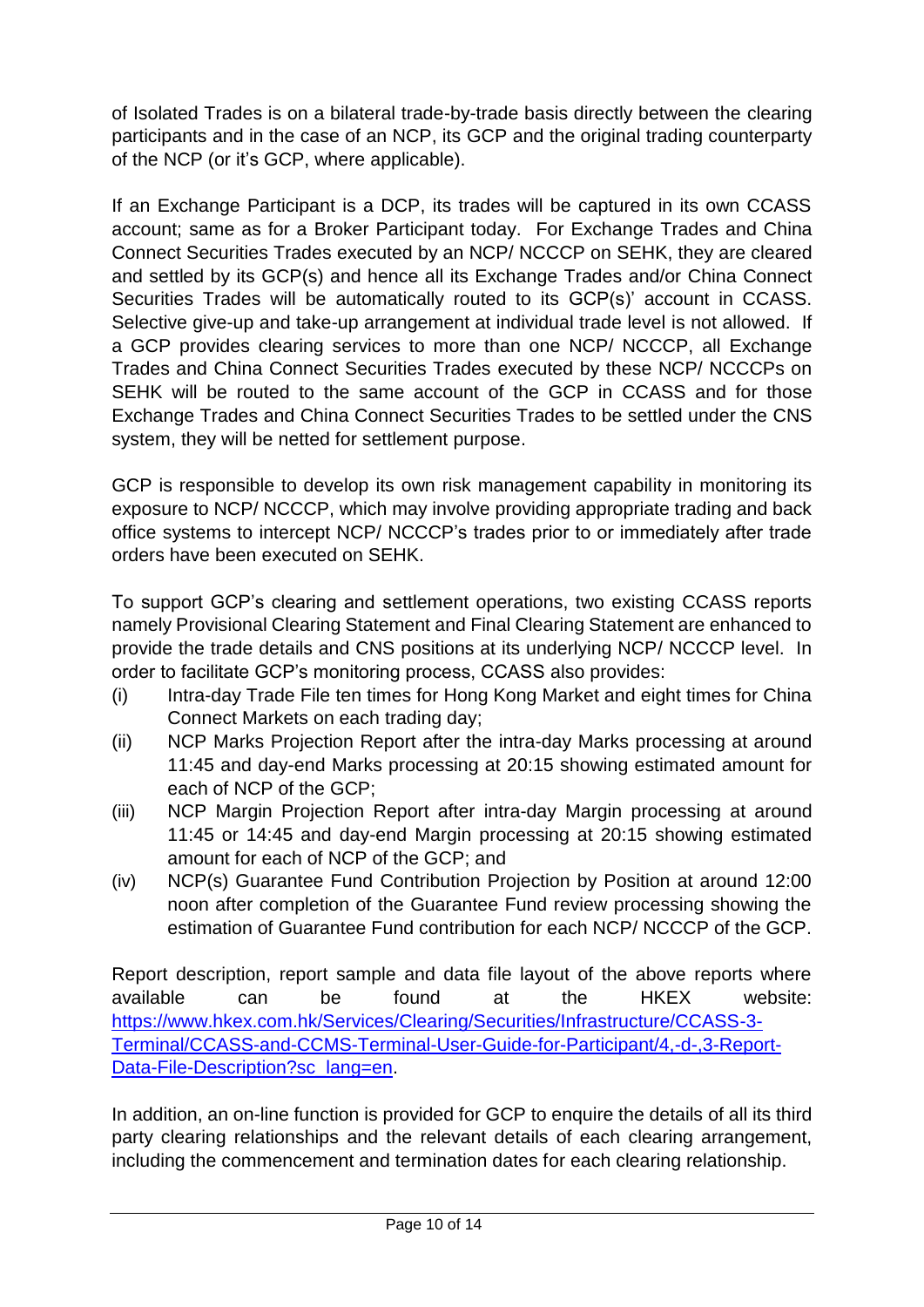If there is trade amendment on T+1 for Exchange Trades, the amendment remains to be submitted to SEHK by the relevant Exchange Participant. For NCP, the amended trades will automatically be updated to the account of its GCP for clearing and settlement purpose.

The existing buy-in procedures apply to both DCP and GCP if short CNS positions remain undelivered at the end of the settlement date, i.e. T+2 for Exchange Trades and T for China Connect Securities Trades, unless exemption of buy-in has been granted by HKSCC. Same as today's practice, HKSCC continues to initiate its compulsory stock borrowing programme for Exchange Trades at the end of T+2 to meet its settlement obligations to receiving clearing participants as a result of the undelivered short CNS positions. Both DCP and GCP can become lenders under this programme.

## **4. Clearing Agency Transactions**

An NCP's clearing and settlement obligation in respect of a Clearing Agency Transaction in SEOCH is substituted by its GCP as a party to the transaction upon the exercise/assignment of a stock options contract in DCASS. The NCP's Clearing Agency Transactions are recorded in CCASS in the name of its GCP and captured in the GCP's CCASS account automatically. In line with the existing process in clearing and settling Clearing Agency Transactions for DCPs, HKSCC acts as the central counterparty to all transactions through a novation process. All Exchange Trades and Clearing Agency Transactions on account of the GCP, whether for itself or for its underlying NCPs, if settled under the CNS system are netted for settlement purpose.

A GCP providing clearing services to an NCP in respect of Clearing Agency Transactions also needs to manage the NCP's stock collaterals maintained in the Common Collateral Management System (CCMS) of HKSCC. The NCP can, having made prior arrangement with the GCP, make use of its securities deposited in the CCASS account of the GCP as collateral for its participation in SEOCH purpose.

## **5. Client Account Arrangement**

Securities of the NCP/ NCCCP and its clients need to be kept with the GCP (unless the NCP/ NCCCP or its clients have appointed their own custodians) based on the commercial arrangement agreed between the NCP/ NCCCP and GCP. Generally, an NCP/ NCCCP can adopt either the "fully disclosed" or "omnibus" approaches in managing client accounts for its clients. Under the "fully disclosed" account arrangement, NCP/ NCCCP discloses client information to the GCP who establishes securities account directly with each of the NCP/ NCCCP's clients. These individual client accounts are therefore only carried in the books of the GCP and not the NCP/ NCCCP. Under the "omnibus" account arrangement, an NCP/ NCCCP maintains an omnibus account with the GCP and the NCP/ NCCCP maintains client accounts and retains full responsibility on providing client side services including client settlements.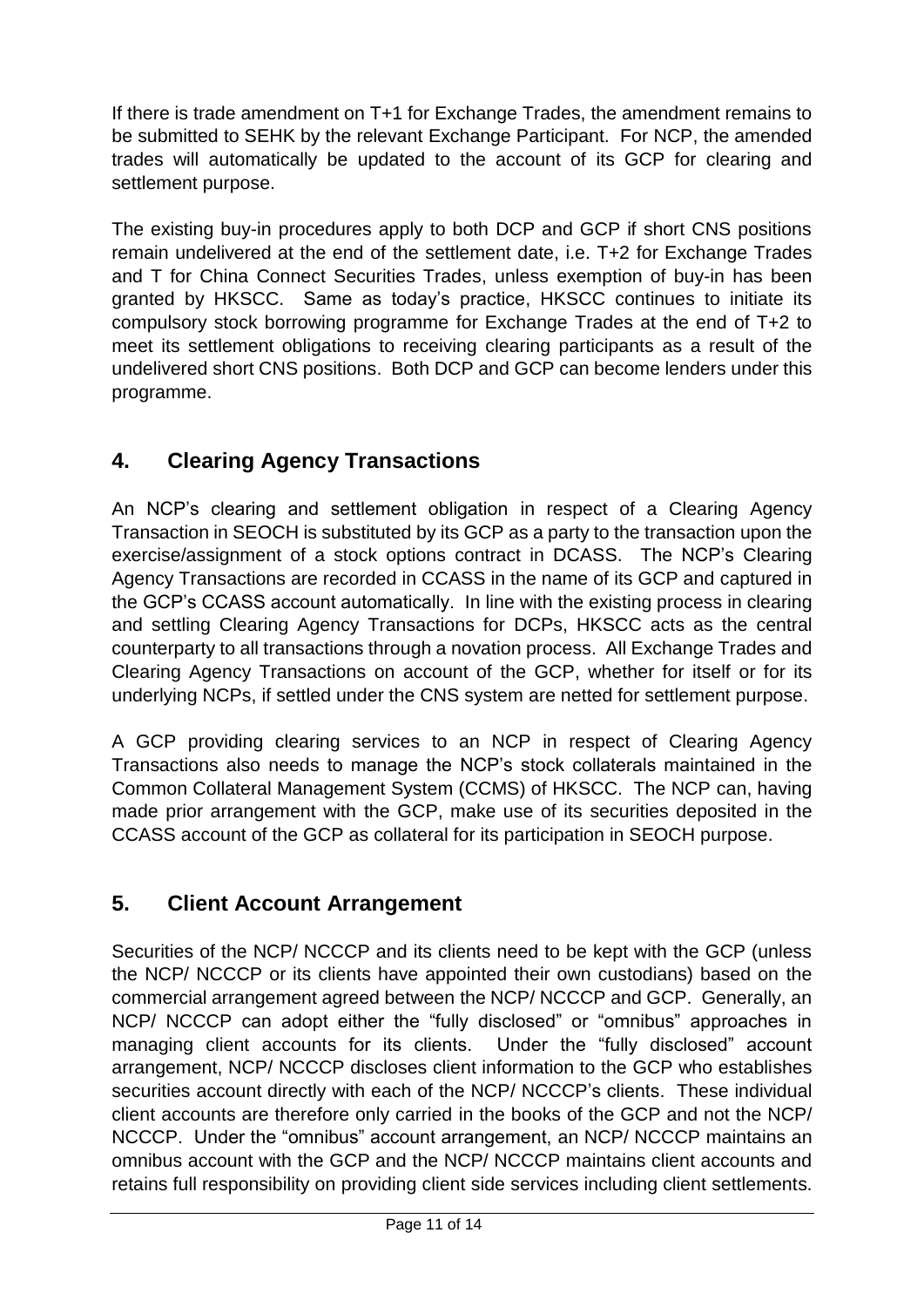Nevertheless, an NCP/ NCCCP may use a combination of both approaches in managing its clients' portfolios and relationships.

For China Connect Markets, securities of the NCP/ NCCCP as well as its clients need to be kept with the GCP (unless the NCP/ NCCCP and its clients have appointed their own custodians) for pre-trade checking. GCP has to submit Stock Account Mapping Maintenance Form for the Use of Shanghai Connect and Shenzhen Connect to indicate the stock account(s) designated for holding China Connect Securities on behalf of the NCP/ NCCCP.

### **6. Depository and Nominee Services**

HKSCC operates the CCASS Depository which provides deposit and withdrawal services to all CCASS Participants. With TPC, an NCP does not have direct access to CCASS as it is not a CCASS Participant. Its securities holdings (including client securities) are maintained by the GCP in CCASS either on a fully disclosed account basis or an omnibus account basis. As a result, all deposits or withdrawals of share certificates with CCASS are processed on account of the GCP. As China Connect Securities are uncertificated securities, physical deposit and withdrawal of China Connect Securities into/from the CCASS Depository are not available.

Except for China Connect Securities, an NCP who wishes to deposit or withdraw share certificates directly at CCASS Depository can do so by obtaining proper authorisation from its GCP in accordance with the CCASS Rules and CCASS Operational Procedures. It should be noted that any deposit made under this arrangement into the CCASS stock account of a GCP is deemed as a deposit made by the GCP itself and HKSCC applies risk management measures against defective securities on account of the GCP. If client securities of an NCP are handled directly by a GCP under the fully disclosed account arrangement, the GCP should follow the current CCASS Rules and CCASS Operational Procedures to deposit and withdraw share certificates for these clients.

Similarly, HKSCC provides nominee services to CCASS Participants only. For client securities kept directly with the GCP under the fully disclosed account arrangement, the GCP is the intermediary providing nominee services to these clients whereas an NCP/ NCCCP who holds securities for its clients under the omnibus account arrangement still acts as the intermediary of its clients and provide nominee services to them directly.

## **7. Risk Management Measures adopted by HKSCC**

The current risk management measures on CNS trades and defective securities apply to both DCP and GCP. These risk management measures include trade isolation, securities-on-hold, marking-to-market and collection of Marks and collaterals. As NCP/ NCCCP becomes a client of the GCP, no special risk management measures is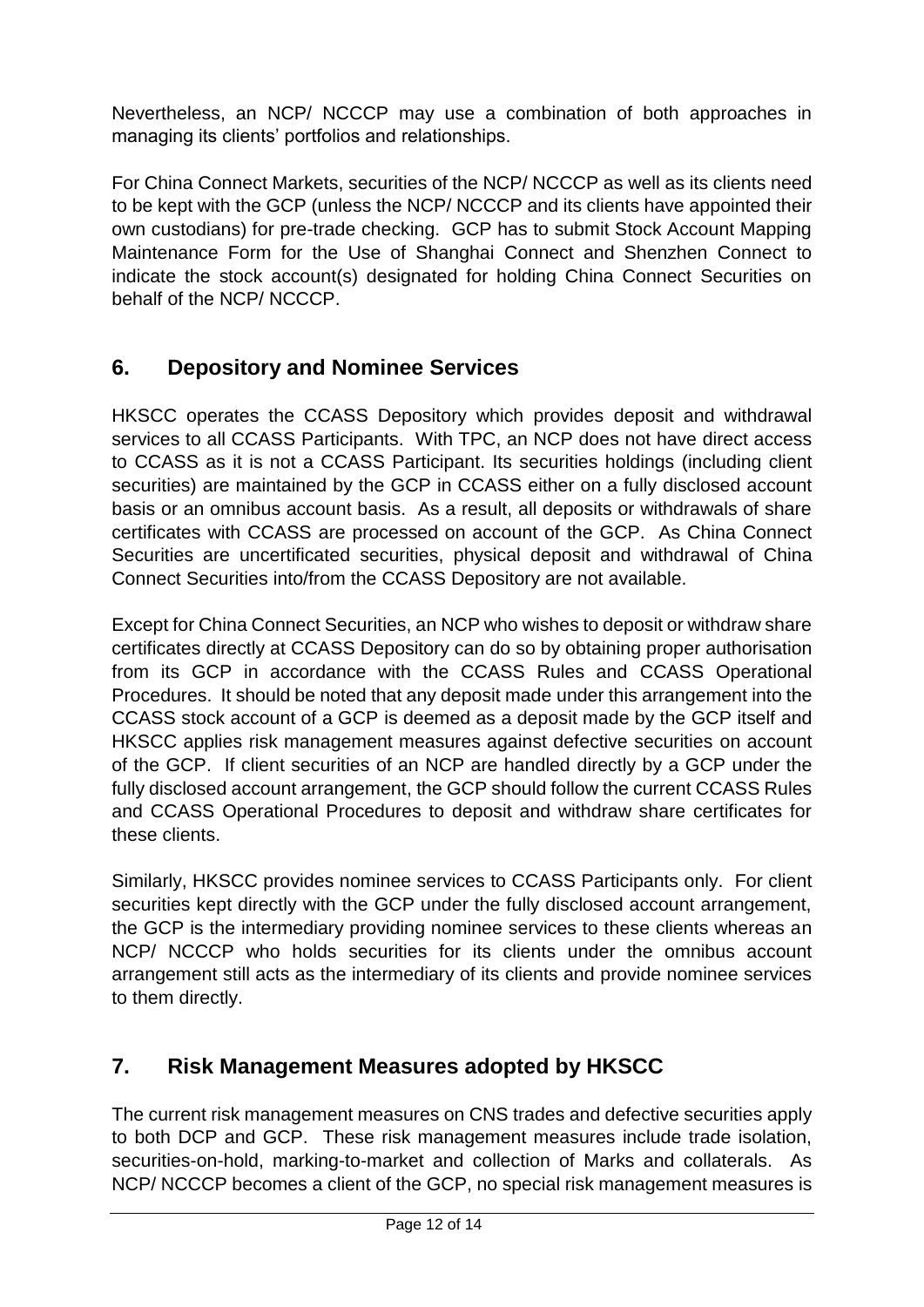imposed directly on NCP/ NCCCP by HKSCC (this concept is consistent with the handling of DCP today as no risk management measure is imposed by HKSCC directly on DCP's clients).

The Guarantee Fund Contribution mechanism applies to both DCP and GCP who assumes all clearing obligations of its NCP/ NCCCPs. While a DCP is subject to a minimum cash contribution of the higher of HK\$50,000 or HK\$50,000 per each Stock Exchange Trading Right held by the DCP, the minimum cash contribution of a GCP is the higher of HK\$150,000 or the sum of HK\$50,000 per each Stock Exchange Trading Right held by the GCP (if applicable) and HK\$50,000 per each NCP/ NCCCP engaged. Both DCP and GCP are required to make regular contribution to the Guarantee Fund, the amount of which is determined by reference to the DCP's or GCP's share of the average daily CNS positions for the most recent 60 Business Days subject to their respective minimum contributions. It should be noted that whenever the Guarantee Fund Contribution of a DCP or GCP is applied, the DCP or GCP is required to promptly replenish the deficiency of its contributions in the events occurring before the termination of its participation in CCASS. Even if a DCP or GCP opts out for contributions exceeding limit, by electing to terminate its participation in CCASS, the replenished amount will be equal to GCP's required contribution at the date of receipt by HKSCC of such termination (opt out) notice, plus two times such amount.

## **8. Special Trading Arrangement for NCP/ NCCCP**

An Exchange Participant is not allowed to trade on SEHK if it cannot cause all its Exchange Trades, and if applicable, China Connect Securities Trades to be settled through CCASS in accordance with the CCASS Rules. In the case of an NCP/ NCCCP, it means that the NCP/ NCCCP will not be allowed to trade if it does not have a valid, binding and effective Clearing Agreement with a GCP(s) (any GCP who is subject to such Clearing Agreement with an NCP/ NCCCP shall hereinafter be referred to as a "Subsisting GCP") for the clearing of its Exchange Trades, and if applicable, China Connect Securities Trades. Unless otherwise terminated, the Clearing Agreement is deemed to be terminated when the GCP is declared as a defaulter (and hence ceases to be a CCASS Participant) or suspended from further activities in CCASS under the CCASS Rules. Similar to the practice of other international markets, trading restriction on an NCP/ NCCCP when its GCP is suspended or terminated will continue until the NCP/ NCCCP has appointed another GCP to clear its trades or become a DCP or, if applicable, CCCP.

It is one of the CCEP registration criteria that the Exchange Participant must either be a Clearing Participant who is and remained registered by HKSCC as CCCP or has in place a Subsisting GCP for the clearing of its China Connect Securities Trades. An Exchange Participant who is a Clearing Participant of HKSCC shall itself clear, or appoint a GCP to clear, its China Connect Securities Trades.